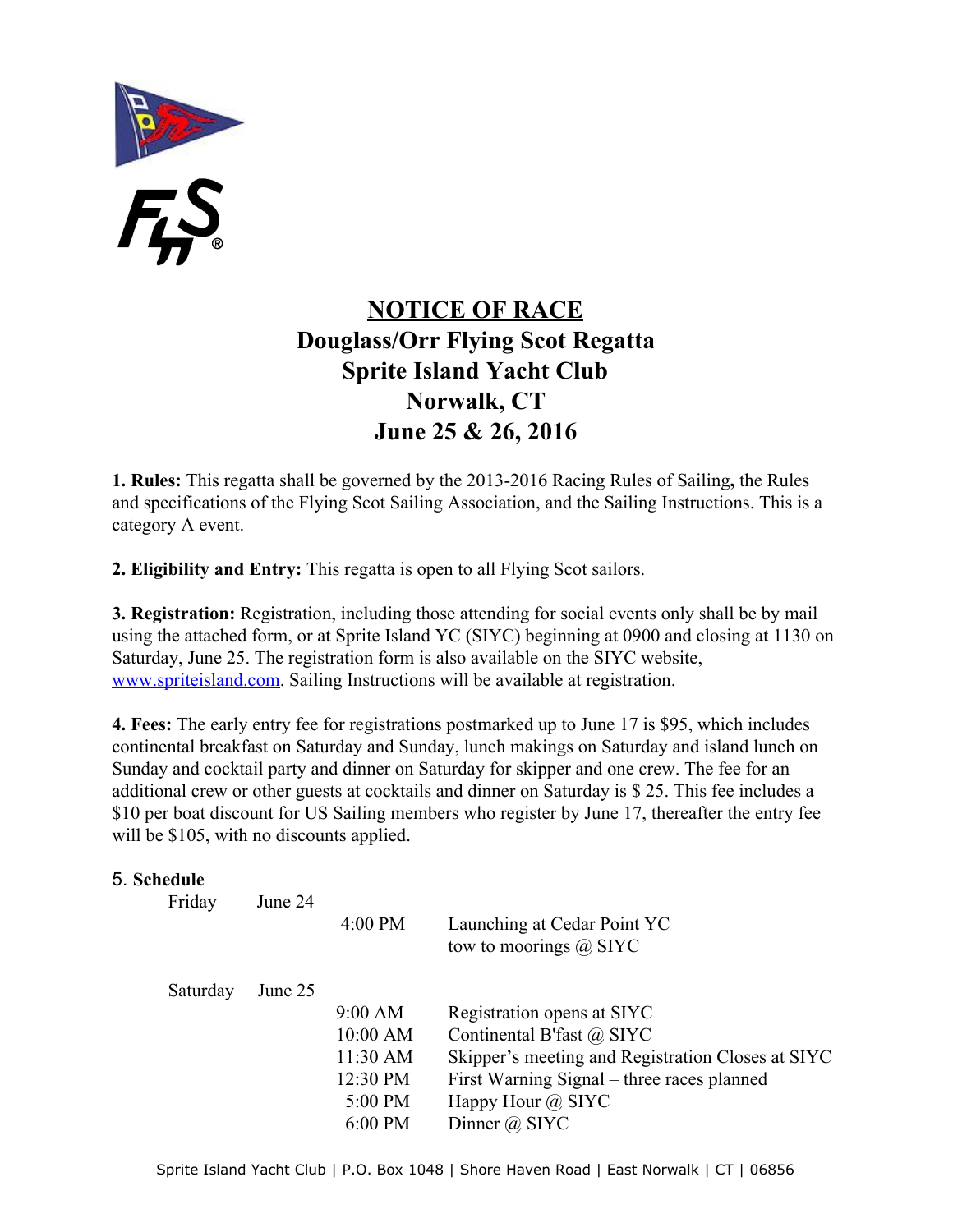| Sunday | June $26$ 9:00 AM | Continental B'fast $\omega$ SIYC                  |
|--------|-------------------|---------------------------------------------------|
|        | 11:00 AM          | First Warning Signal – two races planned, no race |
|        |                   | will be started after 1 PM.                       |
|        | $2:00 \text{ PM}$ | Lunch & Awards to follow last race                |
|        | $3:00 \text{ PM}$ | Towing to Cedar Point YC                          |

Notes: (1) Trailers will be stored at SIYC

(2) Overnight moorings will be provided at SIYC on Friday and Saturday night. All participants are urged to moor at SIYC over Saturday night. No towing provided to Cedar Point on Saturday.

**7. Courses:** Courses will be defined in the Sailing Instructions which will be available at registration. Generally courses will be windward/leeward set in the waters adjacent to Sprite Island

**8. Scoring:** The Low-Point Scoring System (Appendix A2) will apply. There will be no throw-outs. Five races are planned; one race shall constitute a series.

**9. Prizes:** Prizes shall be awarded to the top three finishers.

## **10. Information:**

.

## **Directions to Sprite Island Yacht Club**:

Connecticut Turnpike (I-95) to Exit 16 (East Norwalk). If traveling North, turn right at end of ramp onto East Avenue. *(If traveling South, turn left at end of ramp onto East Avenue).* Continue on East Avenue, under RR tracks, and turn left at end of the cemetery and then right onto Gregory Blvd. Continue south on Gregory Blvd. At the statue, go left and then right as you continue toward the Calf Pasture Beach entrance. Don't enter the beach area. Turn left onto Canfield Avenue and go to the stop sign. Turn left (still Canfield Ave.) and go about 50 yards to the Club's parking lot on the right. From the SE corner of the lot, there is a paved pathway between houses to Shorehaven Road. Walk Shorehaven Road to the bridge. Our dock is on the right. Launches run 9 AM to dark on weekends, and can be hailed on VHF Channel 12 from end of dock. D**O NOT DRIVE VEHICLES OR TRAILERS UP SHOREHAVEN ROAD AS THERE IS NO ROOM TO TURN AROUND**. As we all do in our own neighborhoods, we must also make a conscious effort to be courteous and respectful to our SIYC neighbors. A few simple things we can do that will make a noticeable difference are:

Drive slowly and watch out for oncoming cars and pedestrians.

 $\overline{\phantom{a}}$ When you need to load/ unload at the garage, leave your trailer in the parking lot and PARK IN THE GARAGE DRIVEWAY NOT ON THE STREET.

Please pull all the way in to the driveway so that others may pull in behind you without blocking the road.

When leaving the club at night and walking up the jetty and to the parking lot, please try to keep your voices low.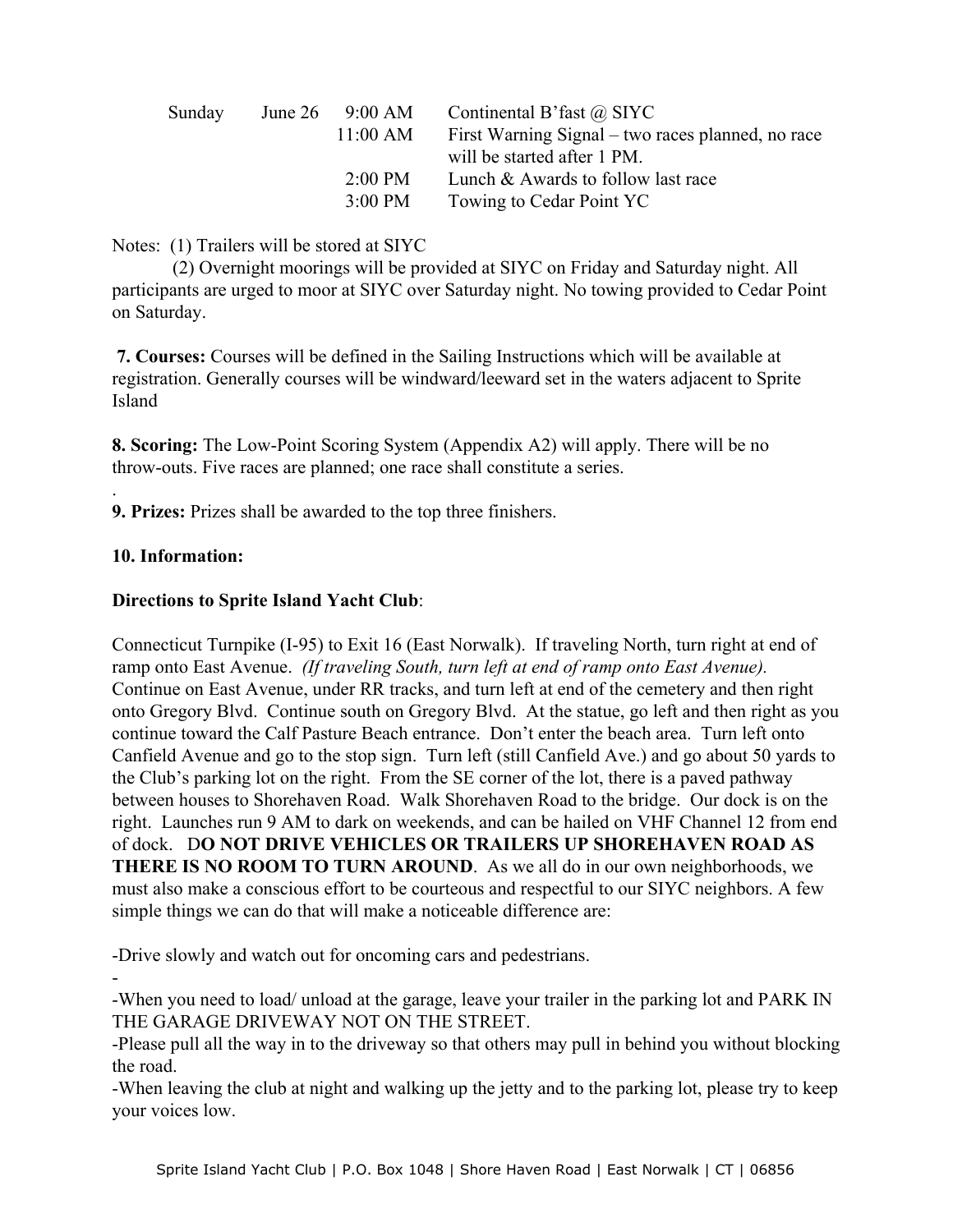Following these few suggestions and being aware of the fact that we are "not the only fish in this pond" will make the 2014 season enjoyable for us and our neighbors.

#### **Directions to Cedar Point Yacht Club (**from North or South**)**:

Connecticut Turnpike (I-95) to Exit 17 (Westport). At the end of the ramp, turn right onto Route 136. Go about 1.5 miles on Route 136. Turn left on Duck Pond Road. Take your first left on Harbor Road. Follow Harbor Road to the stop sign. **DO NOT CROSS BRIDGE WITH TRAILERS**. Turn right onto Canal Road. Go 0.25 miles to the end and turn left onto Cockenoe Drive. Take the first left onto Spriteview Avenue and then the first right onto Crossway. This will take you to the club.

#### **Directions to Veteran's Park boat ramp:**

Connecticut Turnpike (I-95) to exit 16 (East Norwark). If traveling North, turn right at end of ramp onto East Avenue. *(If traveling South, turn left at end of ramp onto East Avenue).* Continue on East Avenue, under RR tracks. At the end of the cemetery, continue straight through on East Avenue. At the stop sign, turn right and continue along the Veteran's Park area on Seaview Avenue. Go straight through the next light, do not cross the bridge, but turn left in about 100 yards into the ramp area. Sprite members will be there on Saturday morning to assist and tow boats to Sprite's mooring area. One person can ride with boat, and one person can take car and trailer over to Sprite's parking lot. If you are planning to arrive at the ramp on Saturday morning, please let us know in advance and give us your cell phone number – we don't want to leave anyone behind.

**Lodging:** Limited housing is available at members' homes. There are a number of hotels in the area, all of which are oriented toward business travelers which means that weekend vacancies are high and rates are negotiable.

Hotel information listed below:

| Norwalk Inn, 99 East Ave., Norwalk, CT.                | $(203) 838 - 2000$ |
|--------------------------------------------------------|--------------------|
| DoubleTree, 789 Connecticut Ave., South Norwalk, CT.   | $(203)$ 853-3477   |
| Courtyard By Marriott, 474 Main Ave., Norwalk, CT.     | $(800)$ 321-2211   |
| Four Points By Sheraton, 426 Main Avenue, Norwalk, CT. | $(203)$ 849-9828   |
| Hilton Garden Inn, 560 Main Avenue, Norwalk, CT.       | $(203)$ 523-4000   |
| The Westport Inn, 1595 Post Road East, Westport, CT    | $(203)$ 763-4645   |

FOR FURTHER INFORMATION, please contact: Erin Cummings, Fleet Captain, Phone: (203) 260-5315, email: flyingscot142@gmail.com

Please visit our club's website at [www.spriteisland.com](http://www.spriteisland.com/) to print the Notice of Race and for a Virtual Tour of the island!